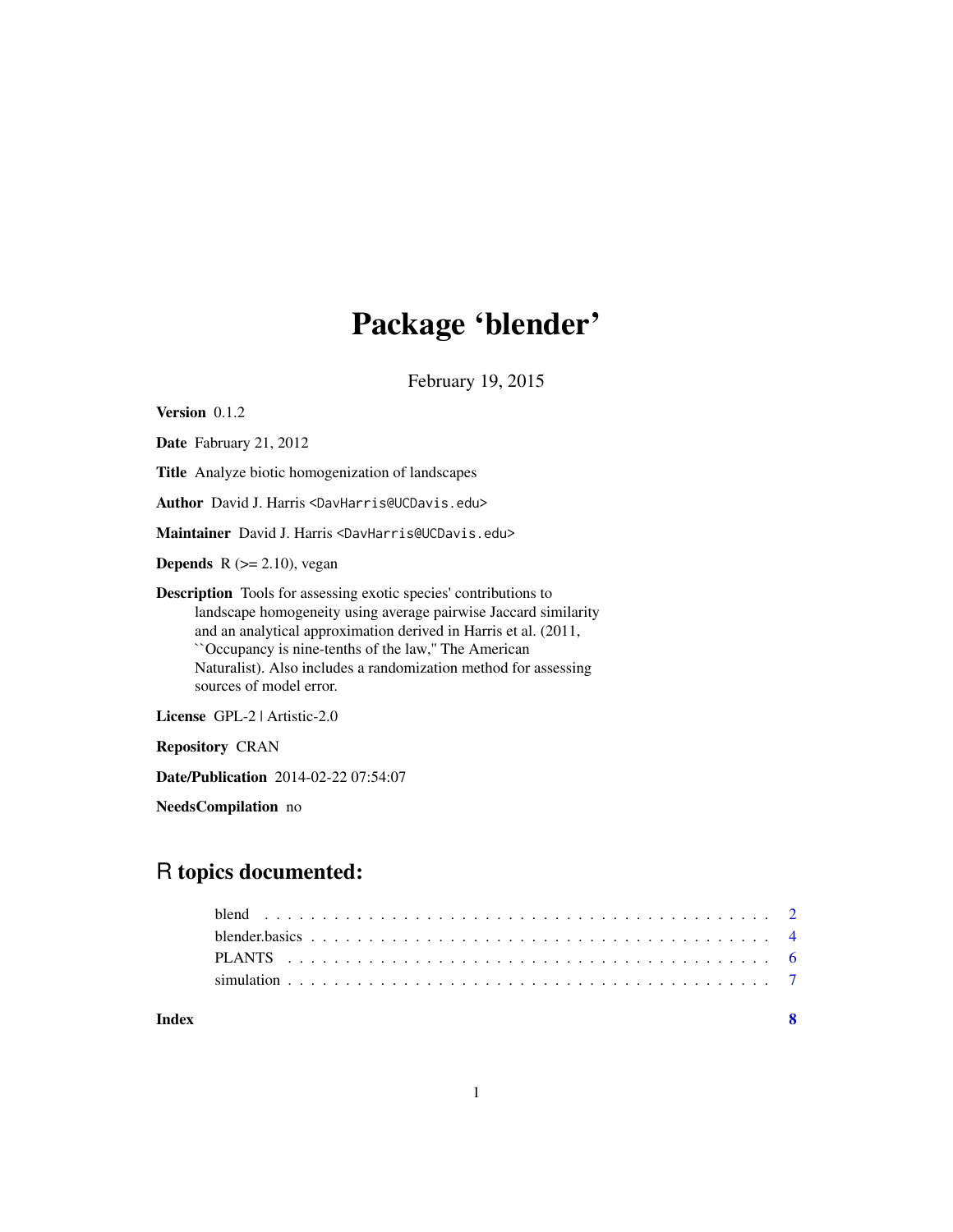<span id="page-1-0"></span> $2$  blend  $\blacksquare$ 

<span id="page-1-1"></span>blend *Calculate biotic homogenization using Jaccard's index and an approximation*

## **Description**

blend finds native landscape similarity and exotic species' contributions to landscape homogeneity using average pairwise Jaccard similarity (J.Bar) and an analytical approximation (J.Star) described in Harris et al. (2011, "Occupancy is nine-tenths of the law," The American Naturalist) and in [blender.basics.](#page-3-1)

blend can be called on a list of data.frames or on a character vector pointing to a directory containing data as .csv files.

If blend is called multiple landscapes, it will analyze each one individually and then combine the results together in a blended.landscape.bundle, which has its own method for plotting.

## Usage

 $blend(x, warn = FALSE)$ 

#### Arguments

| $\mathsf{x}$ | Either the file path to your landscapes as .csv files (character vector) or a list<br>of data. frames. The files or data. frames must be named and structured as |
|--------------|------------------------------------------------------------------------------------------------------------------------------------------------------------------|
|              | described below. On Windows, the directory must use either double back-                                                                                          |
|              | slashes or single forward slashes to separate directories (e.g., R cannot read<br>"c:\Users\Dave\Data").                                                         |
| warn         | Logical. Should blender warn you if it encounters problems when smoothing<br>your data? Defaults to FALSE.                                                       |

#### Details

J.Bar, J.Star, and P.Star are defined in Harris et al. (2011) and in the documentation for [blender.basics.](#page-3-1)

blend expects a character vector pointing to .csv files on your hard drive or a list of data.frames.

The files or data. frames must be named to include a landscape ID (e.g. "Iowa" or "Region 7") before the word "native" or "exotic", separated by a space, as in the included [PLANTS](#page-5-1) data set. blend needs these names to match for the native and exotic landscape in order to compare them. Any landscapes that do not have a counterpart will not be included in the output. If blend cannot find any matching native-exotic landscape pairs, it will return an error.

blend expects sites as columns and species as rows. In .csv files, the first row must be site names and the first column must be species names. If you input data as data.frames, these attributes should be included as dimnames instead. The column names, corresponding to site names, must match between the native and exotic landscapes.

The body of your files or data.frames should be 1s indicating species presence at a given site, or 0s for absences.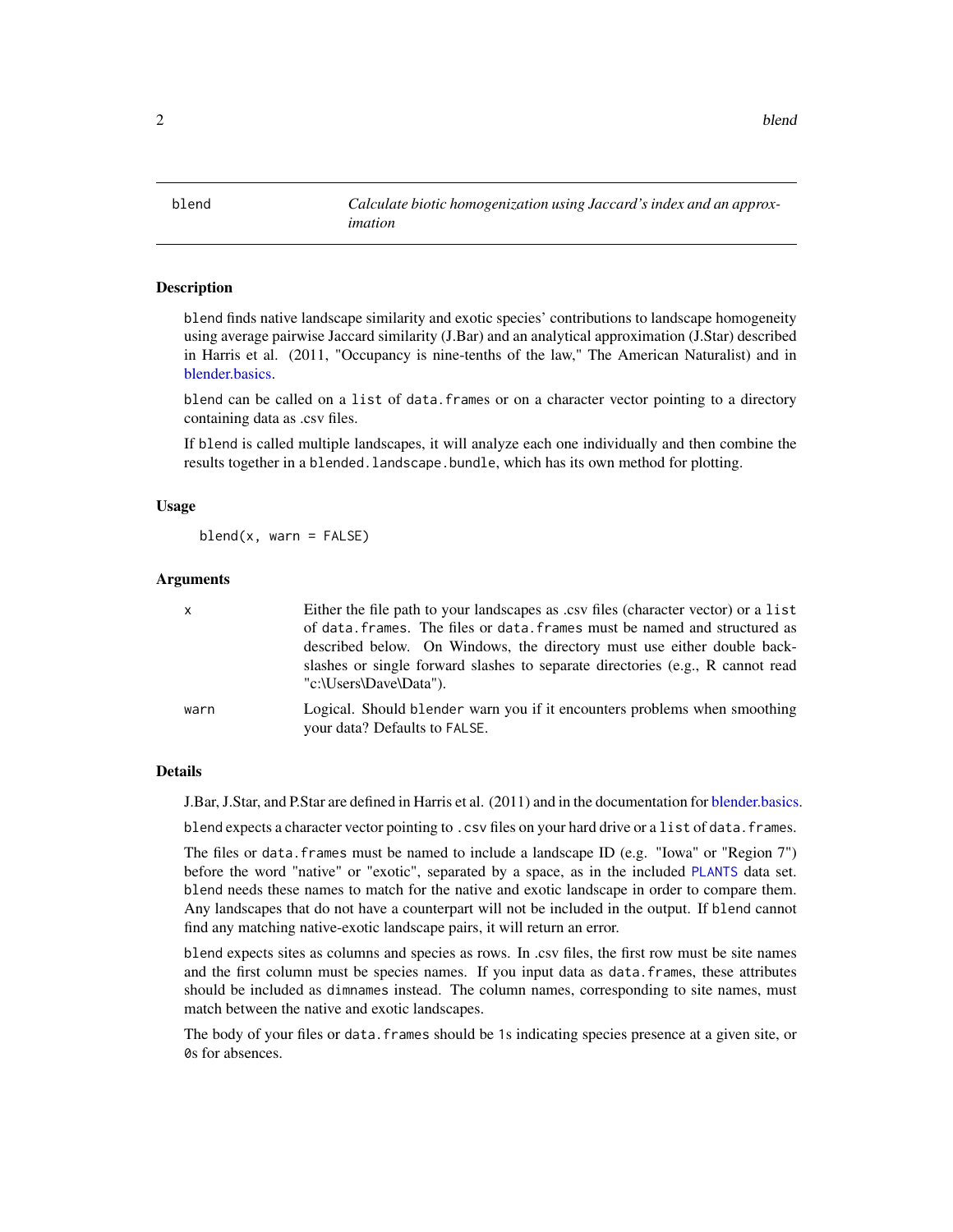## <span id="page-2-0"></span>blend 3

## Value

blend returns a blended. landscape object if called on a single landscape or a blended. landscape. bundle if called on more than one. A bundle includes all of the below for each landscape, plus a summary data.frame.

blended.landscape objects contain:

| name                      | The name of the landscape analyzed (e.g. "Nebraska" if the contents of x in-<br>cluded "Nebraska native table" and "Nebraska exotic table")                                                                                                                                         |
|---------------------------|-------------------------------------------------------------------------------------------------------------------------------------------------------------------------------------------------------------------------------------------------------------------------------------|
| J.Bar, J.Star             | J. Bar is the average Jaccard similarity among sites in the native landscape (i.e.<br>the average ratio of shared species to total species among pairs of sites).                                                                                                                   |
|                           | J. Star is the approximation from Harris et al: average number of species shared<br>between each pair of sites divided by the average number of species present at<br>least once among pairs in the native landscape.                                                               |
| delta.J.Bar, delta.J.Star |                                                                                                                                                                                                                                                                                     |
|                           | delta. J. Bar is the increase or decrease in average Jaccard similarity observed<br>when incorporating the full complement of exotic species                                                                                                                                        |
|                           | delta. J. Star is the corresponding increase or decrease in J. Star.                                                                                                                                                                                                                |
| R <sub>2</sub>            | The proportion of variance in single-species changes in J.Bar explained by vari-<br>ance in single-species changes in J.Star.                                                                                                                                                       |
| threshold                 | The proportion of sites that must be occupied by an exotic species for it to have<br>no net effect on J. Bar, Calculated by smoothing the observed delta. J. Bars in<br>species.delta.table using the loess function. Will return NA if data cannot<br>be smoothed near this point. |
| p.Star                    | The proportion of sites that must be occupied by an exotic species for it to have<br>no effect on mean similarity, according to the effective occupancy equation in<br>Harris et al. (which is based on J.Star)                                                                     |
| nadir                     | The level of exotic occupancy for which mean similarity is minimized. Cal-<br>culated by smoothing the observed delta. J. Bars in species. delta. table<br>using the loess function. Will return NA if data cannot be smoothed near this<br>point.                                  |
| results.table             | A summary data. frame containing all the above information (except name).                                                                                                                                                                                                           |
| species.delta.table       |                                                                                                                                                                                                                                                                                     |
|                           | A data. frame containing delta. J. Bars and delta. J. Stars attributed to each<br>of the exotic species in the exotic data table individually.                                                                                                                                      |
| scoop                     | A set of points used for plotting the "scoop"-shaped model predictions                                                                                                                                                                                                              |
|                           | native, exotic The original imported landscapes                                                                                                                                                                                                                                     |

If called on more than one landscape, blend produces a blended.landscape.bundle, which includes one blended.landscape for each landscape included, as well as a data.frame called summary that includes all the information from each landscape's resuls.table.

## Author(s)

David Jay Harris <DavHarris@UCDavis.edu>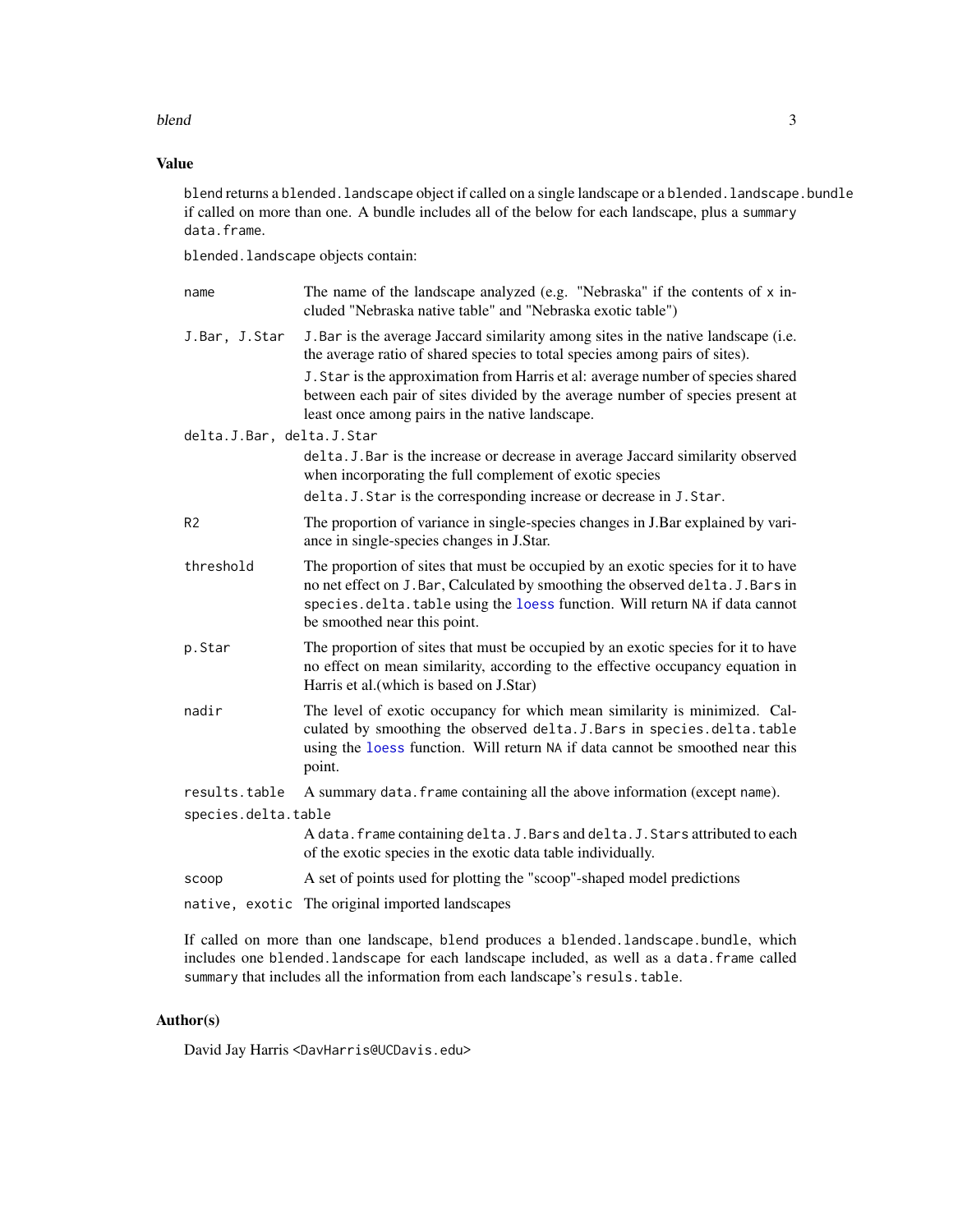#### <span id="page-3-0"></span>References

Harris, D. J., K. G. Smith, and P. J. Hanly. 2011. "Occupancy is nine-tenths of the law: Occupancy rates determine the homogenizing and differentiating effects of exotic species" The American Naturalist.

## See Also

[blender.basics](#page-3-1)

#### Examples

```
data(PLANTS)
wy.results = blend(PLANTS[c("WY native table", "WY exotic table")])
# print a summary of the results
wy.results
# plot contributions of individual exotic species to mean similarity
plot(wy.results)
# blend a set of five landscapes simultaneously
five.results = blend(PLANTS[1:(5 * 2)])
## Not run:
 # Alternative method of calling blend using a directory
 five.results = blend("Users/Dave/Documents/similarity stuff/state matrices")
## End(Not run)
# print a summary of the results across all landscapes
five.results
# plot predictions vs. observations across all landscapes
plot(five.results)
# plot contributions of individual exotic species to mean similarity in
# the first landscape
plot(five.results[[1]])
```
<span id="page-3-1"></span>blender.basics *Basic landscape calculations*

#### Description

jbar calculates average Jaccard similarity among sites (columns) in your landscape as the expected ratio of the intersection between two sites to to their union:

J.Bar = mean(intersection/union)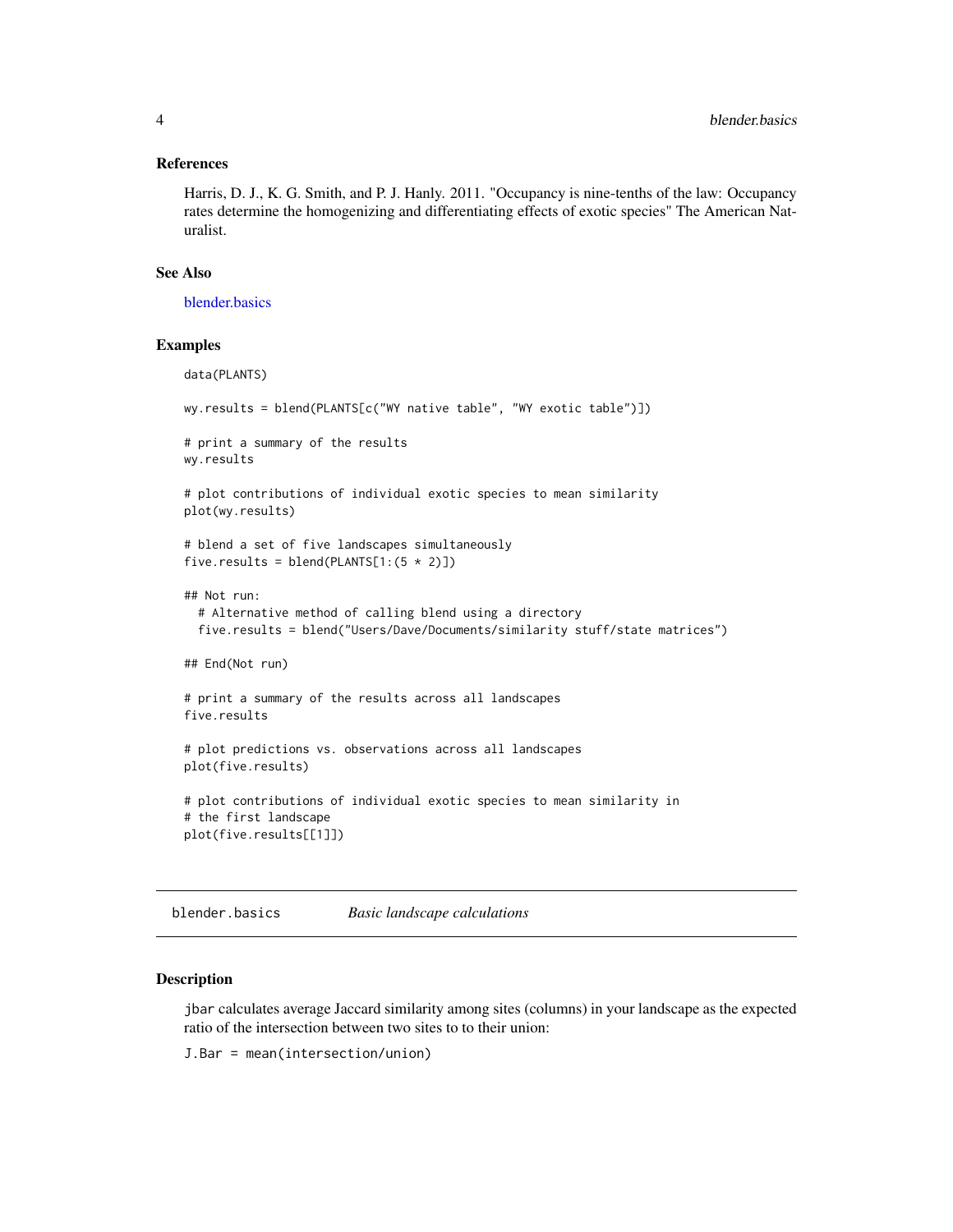## <span id="page-4-0"></span>blender.basics 5

jstar gives an approximation of this value from species occupancy rates (row sums) as the ratio of the expected intersection between two randomly chosen sites to the expected union:

```
J.Star = mean(intersection)/mean(union)
```
pstar gives the "effective occupancy" of a landscape, defined in Harris et al. (2011). A landscape composed entirely of species with this occupancy rate would have the same J.Star value as the input landscape.

## Usage

jbar(x)  $jstar(x, n = NULL)$  $pstar(x, n = NULL)$ 

## Arguments

| $\mathsf{X}$ | For jbar, a binary data. frame with species as rows and sites as columns. For<br>jstar and pstar, either a data. frame or a numeric vector containing the pro-<br>portion of sites occupied by each species. |
|--------------|--------------------------------------------------------------------------------------------------------------------------------------------------------------------------------------------------------------|
| n.           | The number of sites in your landscape. Only needed for jstar and pstar if x<br>is numeric.                                                                                                                   |

## Author(s)

David Jay Harris <DavHarris@UCDavis.edu>

## References

Harris, D. J., K. G. Smith, and P. J. Hanly. 2011. "Occupancy is nine-tenths of the law: Occupancy rates determine the homogenizing and differentiating effects of exotic species." The American Naturalist.

## See Also

[blend](#page-1-1)

## Examples

data(PLANTS)

# Calculate key values for Wyoming from raw data landscape = PLANTS[["WY native table"]]

```
jbar(landscape)
jstar(landscape)
pstar(landscape)
```

```
# jstar and pstar also work if given row means and landscape sizes.
# jbar requires spatial information that is lost during this averaging.
occupancy = rowMeans(landscape)
```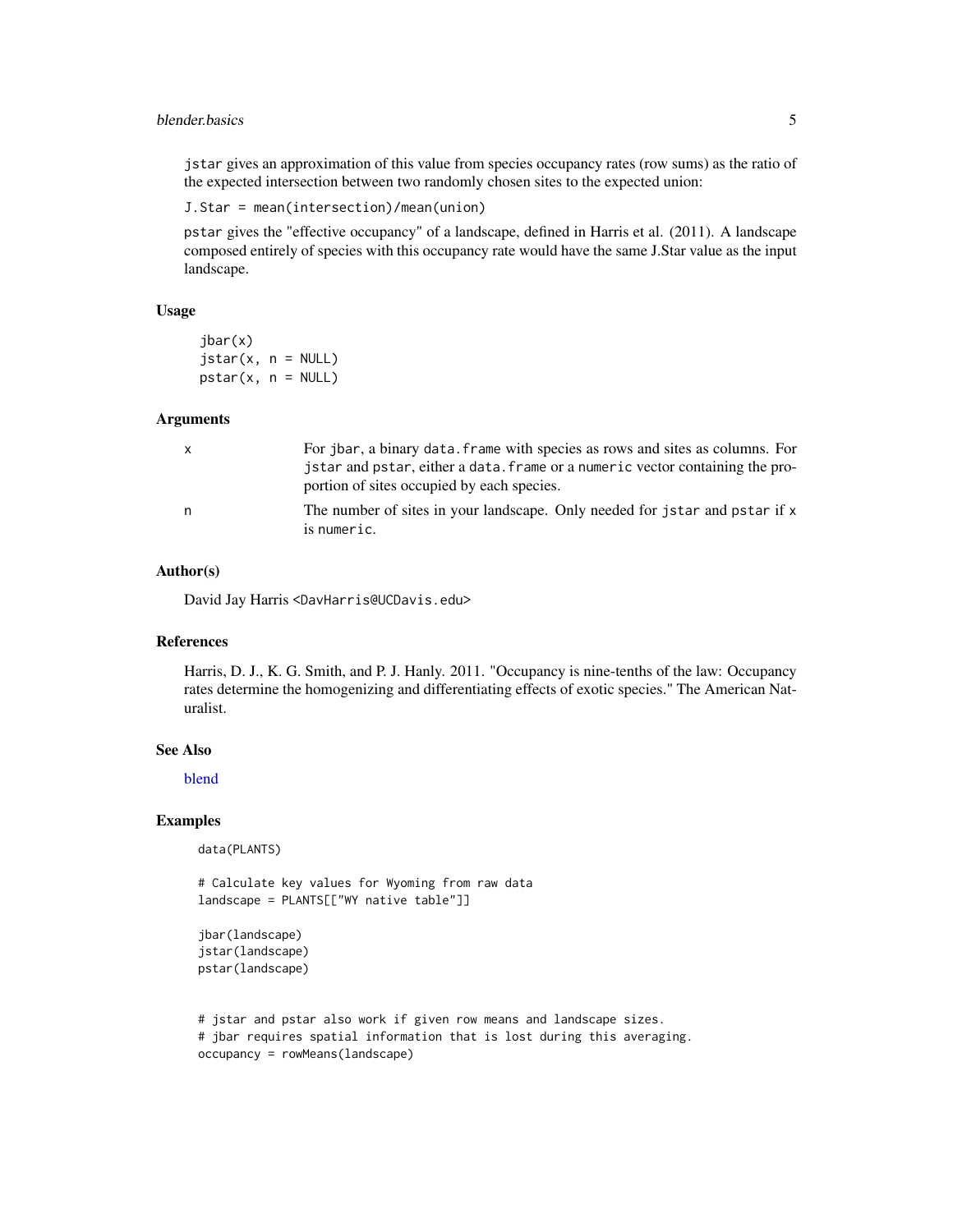```
nsites = ncol(landscape)
jstar(occupancy, nsites)
pstar(occupancy, nsites)
```
#### <span id="page-5-1"></span>PLANTS *USGS PLANTS database data*

## Description

This data set includes county-level occupancy for native and exotic plants in 47 US states

#### Usage

data(PLANTS)

#### Format

List containing a data.frame for the native species in each state and a second data.frame for the exotic species in each state. Each data frame is organized with counties as columns and species as rows.

## Details

Per the USDA PLANTS Database website, species were listed as "native" if their L48 native status was listed as N, N?, NI, or NI? and "exotic" if their L48 native status was listed as GP, GP?, I, I?, N?I, W, or W?. See http://plants.usda.gov/about\_adv\_search.html for descriptions of these terms.

The USDA PLANTS Database does not include county-level data on Alaska or Maryland. Hawaii was excluded from this data set because L48 native status did not apply to it.

#### Source

The USDA PLANTS Database can be found at http://plants.usda.gov/

## References

USDA, NRCS. 2010. The PLANTS Database (http://plants.usda.gov, November 23, 2010). National Plant Data Center, Baton Rouge, LA 70874-4490 USA.

Used as an example in Harris et al. 2011. "Occupancy is nine-tenths of the law" The American Naturalist.

<span id="page-5-0"></span>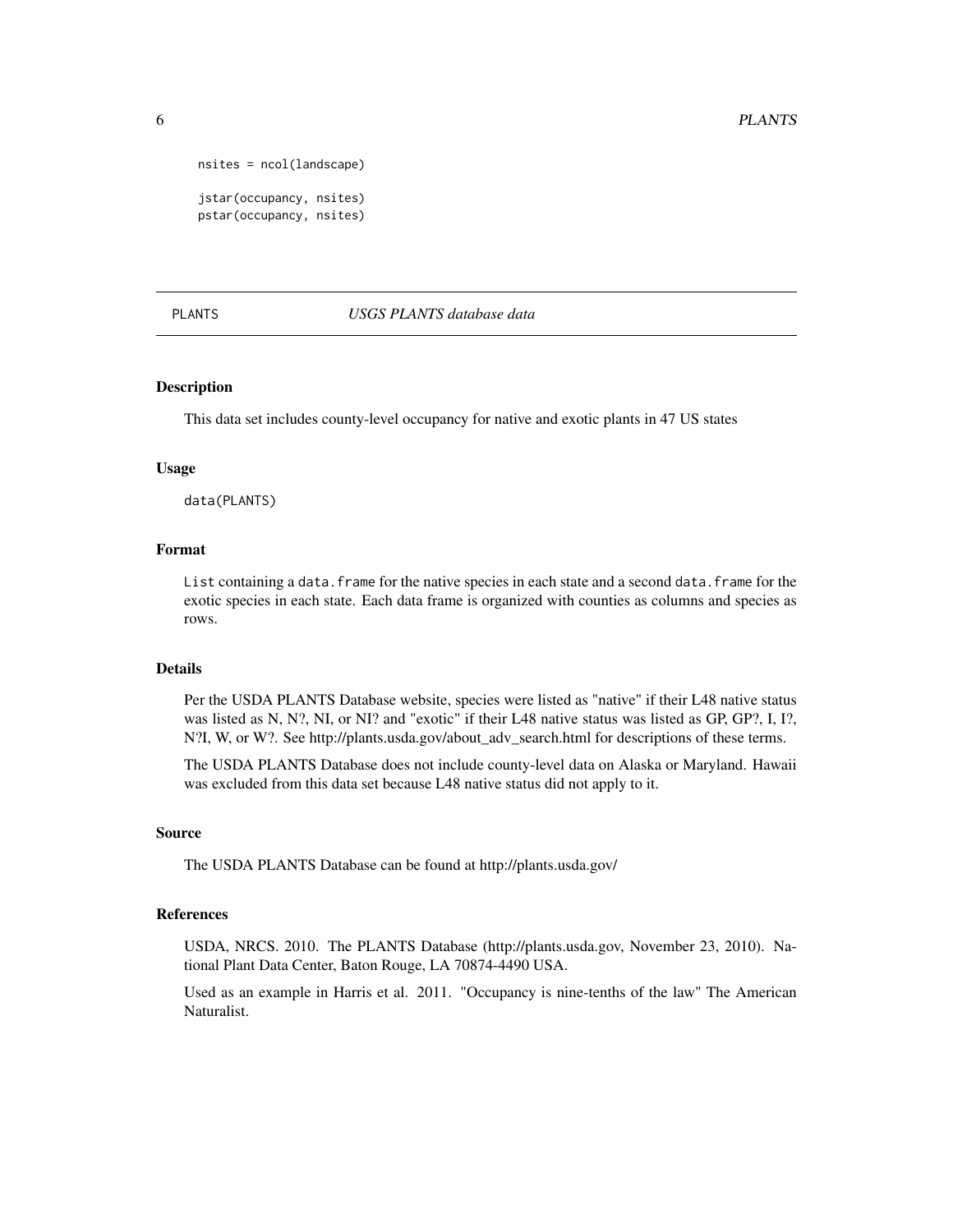<span id="page-6-0"></span>

## Description

reduce randomly selects species for inclusion in a reduced-richness landscape based on the original. shuffle randomizes species locations among sites.

#### Usage

```
blender.reduce(landscape, richness)
blender.shuffle(landscape)
```
## Arguments

| landscape | A binary presence-absence data. frame for species (rows) at sites (columns) |
|-----------|-----------------------------------------------------------------------------|
| richness  | An integer number of species to include in a reduced landscape              |

## Details

Species are sampled by reduce without replacement. Species are randomized by shuffle in order to preserve their occupancy rates (row sums) but not local richness (column sums).

## Value

A data.frame based on landscape

## Author(s)

David J. Harris <DavHarris@UCDavis.edu>

## References

These functions were used in the simulations in Harris, D. J., K. G. Smith, and P. J. Hanly. 2011. "Occupancy is nine-tenths of the law: Occupancy rates determine the homogenizing and differentiating effects of exotic species." The American Naturalist.